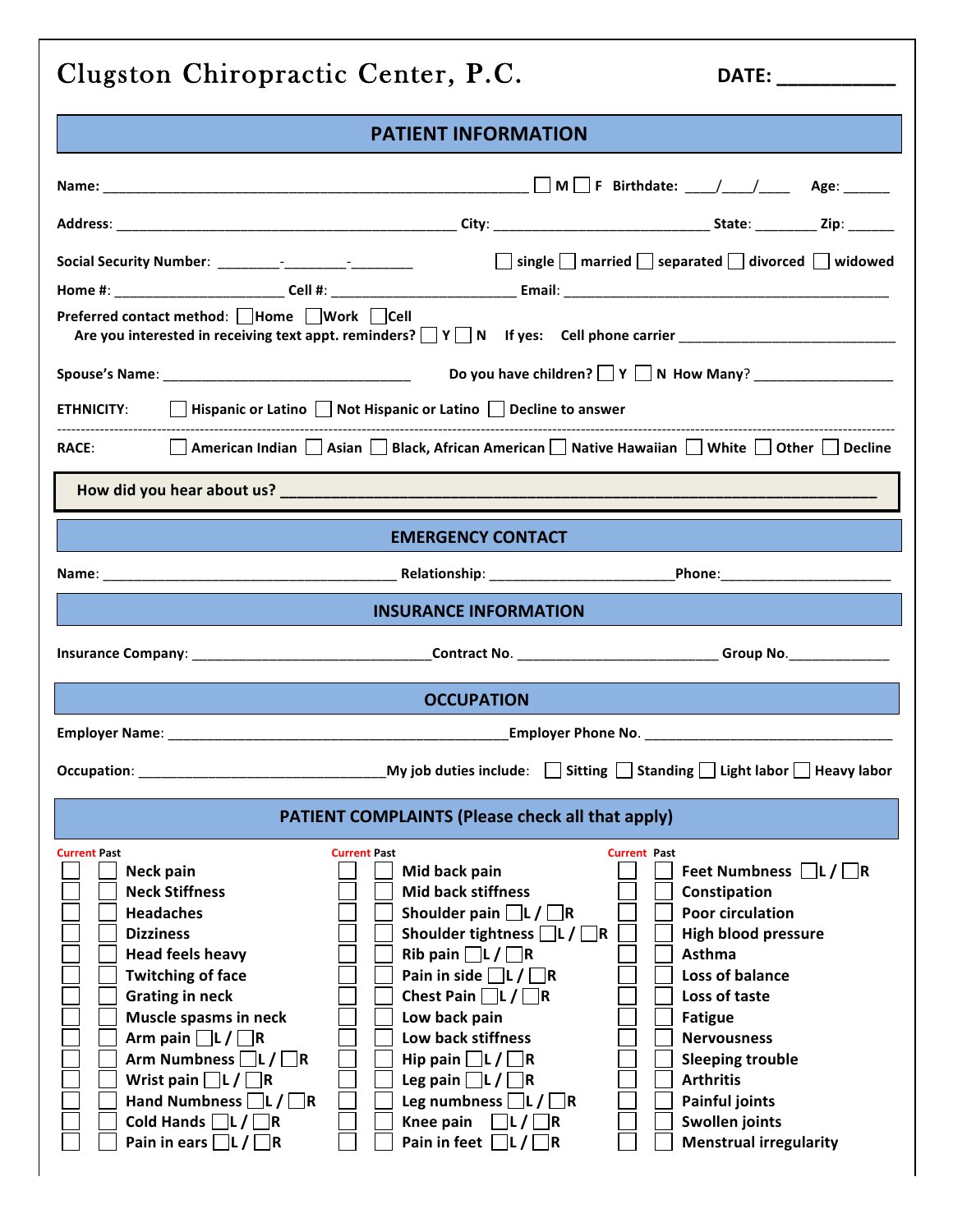|                                                                                                                                                                                                                                                          | <b>HISTORY</b>                                                                                                                                                                                                                      |                                                                                                                                                                                            |  |  |  |  |  |  |
|----------------------------------------------------------------------------------------------------------------------------------------------------------------------------------------------------------------------------------------------------------|-------------------------------------------------------------------------------------------------------------------------------------------------------------------------------------------------------------------------------------|--------------------------------------------------------------------------------------------------------------------------------------------------------------------------------------------|--|--|--|--|--|--|
|                                                                                                                                                                                                                                                          |                                                                                                                                                                                                                                     |                                                                                                                                                                                            |  |  |  |  |  |  |
| Work Sleep Daily Routines Recreation<br>Does your pain interfere with your?                                                                                                                                                                              |                                                                                                                                                                                                                                     |                                                                                                                                                                                            |  |  |  |  |  |  |
| Is it possible that you are pregnant? $\Box$ no $\Box$ yes                                                                                                                                                                                               |                                                                                                                                                                                                                                     |                                                                                                                                                                                            |  |  |  |  |  |  |
| indicate below.                                                                                                                                                                                                                                          | Have you ever had any injuries, accidents, or falls (even if you think you were not hurt at the time)? $\Box$ No $\Box$ Yes, if yes please                                                                                          |                                                                                                                                                                                            |  |  |  |  |  |  |
| When?                                                                                                                                                                                                                                                    |                                                                                                                                                                                                                                     |                                                                                                                                                                                            |  |  |  |  |  |  |
| When?                                                                                                                                                                                                                                                    |                                                                                                                                                                                                                                     |                                                                                                                                                                                            |  |  |  |  |  |  |
| When?                                                                                                                                                                                                                                                    |                                                                                                                                                                                                                                     |                                                                                                                                                                                            |  |  |  |  |  |  |
| <b>Primary Care Physician Information</b>                                                                                                                                                                                                                |                                                                                                                                                                                                                                     |                                                                                                                                                                                            |  |  |  |  |  |  |
|                                                                                                                                                                                                                                                          |                                                                                                                                                                                                                                     |                                                                                                                                                                                            |  |  |  |  |  |  |
|                                                                                                                                                                                                                                                          | Please indicate any treatments/testing you have received and where                                                                                                                                                                  |                                                                                                                                                                                            |  |  |  |  |  |  |
| Chiropractic                                                                                                                                                                                                                                             |                                                                                                                                                                                                                                     |                                                                                                                                                                                            |  |  |  |  |  |  |
| <b>Physical Therapy</b>                                                                                                                                                                                                                                  |                                                                                                                                                                                                                                     |                                                                                                                                                                                            |  |  |  |  |  |  |
| <b>Surgery</b>                                                                                                                                                                                                                                           |                                                                                                                                                                                                                                     |                                                                                                                                                                                            |  |  |  |  |  |  |
| <b>MRI</b>                                                                                                                                                                                                                                               |                                                                                                                                                                                                                                     |                                                                                                                                                                                            |  |  |  |  |  |  |
| <b>CT Scan</b>                                                                                                                                                                                                                                           |                                                                                                                                                                                                                                     |                                                                                                                                                                                            |  |  |  |  |  |  |
| <b>Medical Doctor</b>                                                                                                                                                                                                                                    |                                                                                                                                                                                                                                     |                                                                                                                                                                                            |  |  |  |  |  |  |
| Other __________                                                                                                                                                                                                                                         |                                                                                                                                                                                                                                     |                                                                                                                                                                                            |  |  |  |  |  |  |
|                                                                                                                                                                                                                                                          | <b>SURGERIES</b>                                                                                                                                                                                                                    |                                                                                                                                                                                            |  |  |  |  |  |  |
| <b>Surgery</b>                                                                                                                                                                                                                                           | Month/Year<br>Surgery                                                                                                                                                                                                               | Month/Year                                                                                                                                                                                 |  |  |  |  |  |  |
|                                                                                                                                                                                                                                                          |                                                                                                                                                                                                                                     |                                                                                                                                                                                            |  |  |  |  |  |  |
| Have you had any of the following:<br>Yes<br>No<br>AIDS/HIV<br><b>Bleeding disorders</b><br><b>Depression</b><br><b>Fractures</b><br>Hernia<br><b>Multiple sclerosis</b><br>Parkinson's disease<br><b>Prosthesis</b><br>Suicide attempt<br><b>Ulcers</b> | No<br>Yes<br><b>Yes</b><br>Anemia<br>Cancer<br><b>Diabetes</b><br><b>Heart disease</b><br><b>Herniated disc</b><br>Osteoporosis<br><b>Polio</b><br><b>Psychiatric care</b><br><b>Thyroid problems</b><br>Other <b>Communication</b> | No<br>Anxiety<br><b>Chemical dependency</b><br><b>Epilepsy/Siezures</b><br><b>Hepatitis</b><br><b>High cholesterol</b><br>Pacemaker<br>Prostate problems<br><b>Stroke</b><br><b>Tumors</b> |  |  |  |  |  |  |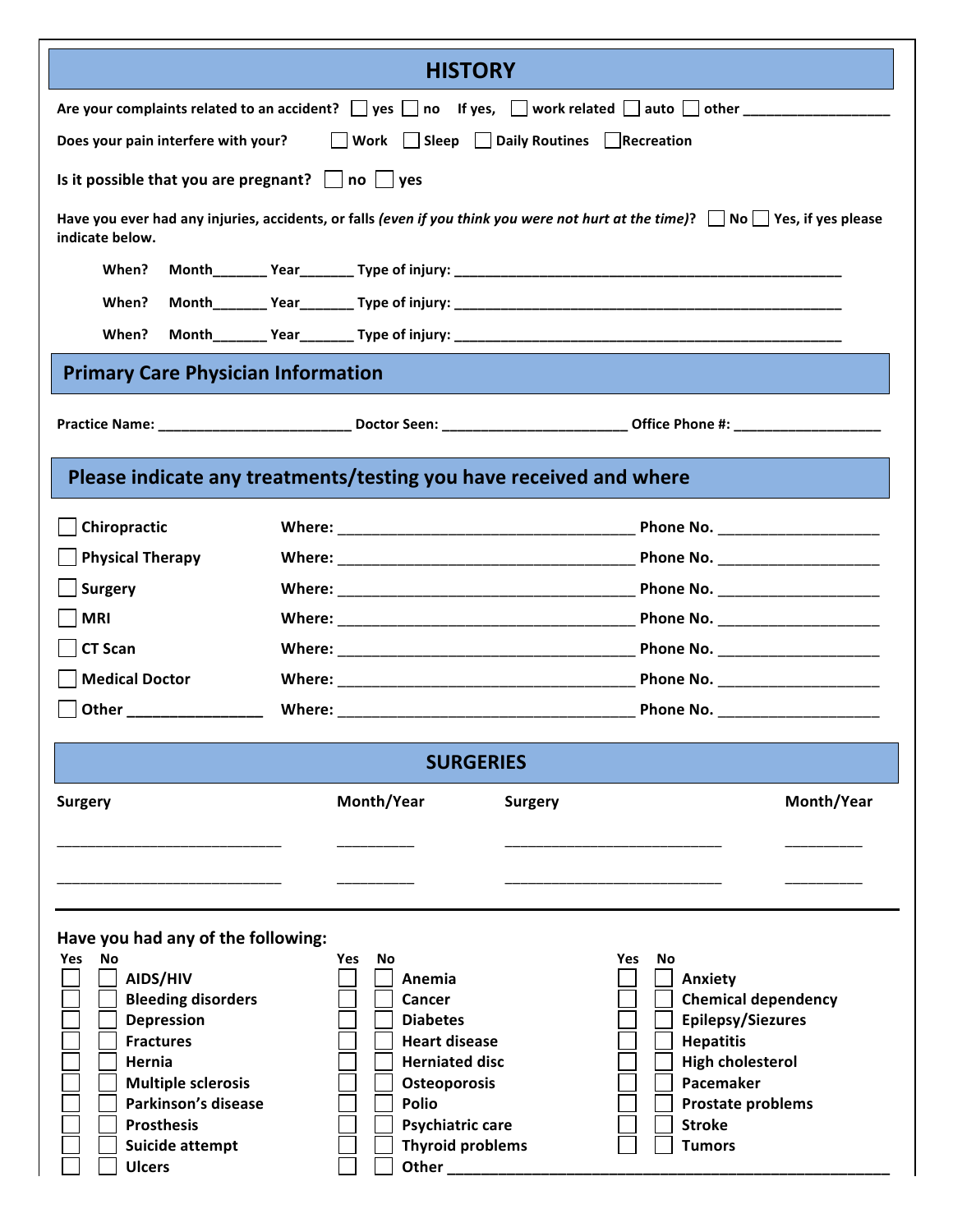## **MEDICATIONS, VITAMINS, AND SUPPLEMENTS**

!!!!!!!!!!!!!!!!!!!!

| <b>Medication</b>                               |                                                                                      |                |        |        | Dosage (ex. Mg) |                                                       |               | Vitamin/Supplement   |        |                                                                                    |                                                                                                                                                             | <b>Dosage</b>              |
|-------------------------------------------------|--------------------------------------------------------------------------------------|----------------|--------|--------|-----------------|-------------------------------------------------------|---------------|----------------------|--------|------------------------------------------------------------------------------------|-------------------------------------------------------------------------------------------------------------------------------------------------------------|----------------------------|
|                                                 |                                                                                      |                |        |        |                 |                                                       |               |                      |        |                                                                                    |                                                                                                                                                             |                            |
|                                                 |                                                                                      |                |        |        |                 |                                                       |               |                      |        |                                                                                    |                                                                                                                                                             |                            |
|                                                 |                                                                                      |                |        |        |                 | <b>ALLERGIES &amp; MEDICATION ALLERGIES</b>           |               |                      |        |                                                                                    |                                                                                                                                                             |                            |
| <b>ALLERGIC TO:</b>                             |                                                                                      |                |        |        |                 |                                                       |               |                      |        |                                                                                    | $\mathsf{REACTION} \colon \Box$ anaphylaxis $\Box$ difficulty breathing $\Box$ nausea $\Box$ rash $\Box$ swelling $\Box$ hives $\Box$ comiting $\Box$ other |                            |
|                                                 |                                                                                      |                |        |        |                 |                                                       |               |                      |        |                                                                                    | REACTION: $\Box$ anaphylaxis $\Box$ difficulty breathing $\Box$ nausea $\Box$ rash $\Box$ swelling $\Box$ hives $\Box$ vomiting $\Box$ other                |                            |
|                                                 |                                                                                      |                |        |        |                 |                                                       |               |                      |        |                                                                                    |                                                                                                                                                             |                            |
|                                                 |                                                                                      |                |        |        |                 |                                                       | <b>SOCIAL</b> |                      |        |                                                                                    |                                                                                                                                                             |                            |
| My exercise level is:                           |                                                                                      |                |        |        |                 | Intense Moderate Light   Minimal   None               |               |                      |        |                                                                                    |                                                                                                                                                             |                            |
| My habits include:                              |                                                                                      |                |        |        |                 | Smoking/Tobacco use _______packs/day (current smoker) |               |                      |        |                                                                                    |                                                                                                                                                             | never smoked former smoker |
|                                                 | Alcohol _______drinks/week                                                           |                |        |        |                 |                                                       |               |                      |        |                                                                                    |                                                                                                                                                             |                            |
|                                                 | Coffee _________cups/day $\Box$ Soda Pop ________cups/day $\Box$ Tea _______cups/day |                |        |        |                 |                                                       |               |                      |        |                                                                                    |                                                                                                                                                             |                            |
|                                                 |                                                                                      |                |        |        |                 |                                                       |               |                      |        |                                                                                    |                                                                                                                                                             |                            |
|                                                 |                                                                                      |                |        |        |                 |                                                       |               |                      |        |                                                                                    |                                                                                                                                                             |                            |
|                                                 |                                                                                      |                |        |        |                 |                                                       | <b>FAMILY</b> |                      |        |                                                                                    |                                                                                                                                                             |                            |
|                                                 |                                                                                      |                |        |        |                 |                                                       |               |                      |        | Please mark the conditions that relate to your parents, siblings, or grandparents. |                                                                                                                                                             |                            |
|                                                 | <b>Diabetes</b>                                                                      | Heart          |        |        |                 | Cancer Stroke Thyroid Arthritis Mental Auto           |               |                      | Back/  | <b>High Blood</b>                                                                  | Osteoporosis                                                                                                                                                | High                       |
| <b>Mother</b>                                   |                                                                                      | <b>Disease</b> |        |        |                 |                                                       |               | Illness Immune Spine |        | Pressure                                                                           |                                                                                                                                                             | cholesterol                |
| <b>Father</b>                                   |                                                                                      |                |        |        |                 |                                                       |               |                      |        |                                                                                    |                                                                                                                                                             |                            |
| Brother(s)                                      |                                                                                      |                | $\Box$ | $\Box$ | $\Box$          |                                                       |               | $\blacksquare$       | $\sim$ |                                                                                    |                                                                                                                                                             |                            |
| # of:<br>Sister(s)                              | $\sim$                                                                               |                | $\sim$ |        | $\mathsf{L}$    |                                                       |               |                      |        |                                                                                    |                                                                                                                                                             |                            |
| # of:<br>Grandmother [                          |                                                                                      |                |        |        |                 |                                                       |               |                      |        |                                                                                    |                                                                                                                                                             |                            |
| (maternal)<br>Grandfather                       |                                                                                      |                |        |        |                 |                                                       |               |                      |        |                                                                                    |                                                                                                                                                             |                            |
| (maternal)<br>Grandmother $\Box$<br>(fraternal) |                                                                                      |                |        |        |                 |                                                       |               |                      |        |                                                                                    |                                                                                                                                                             |                            |